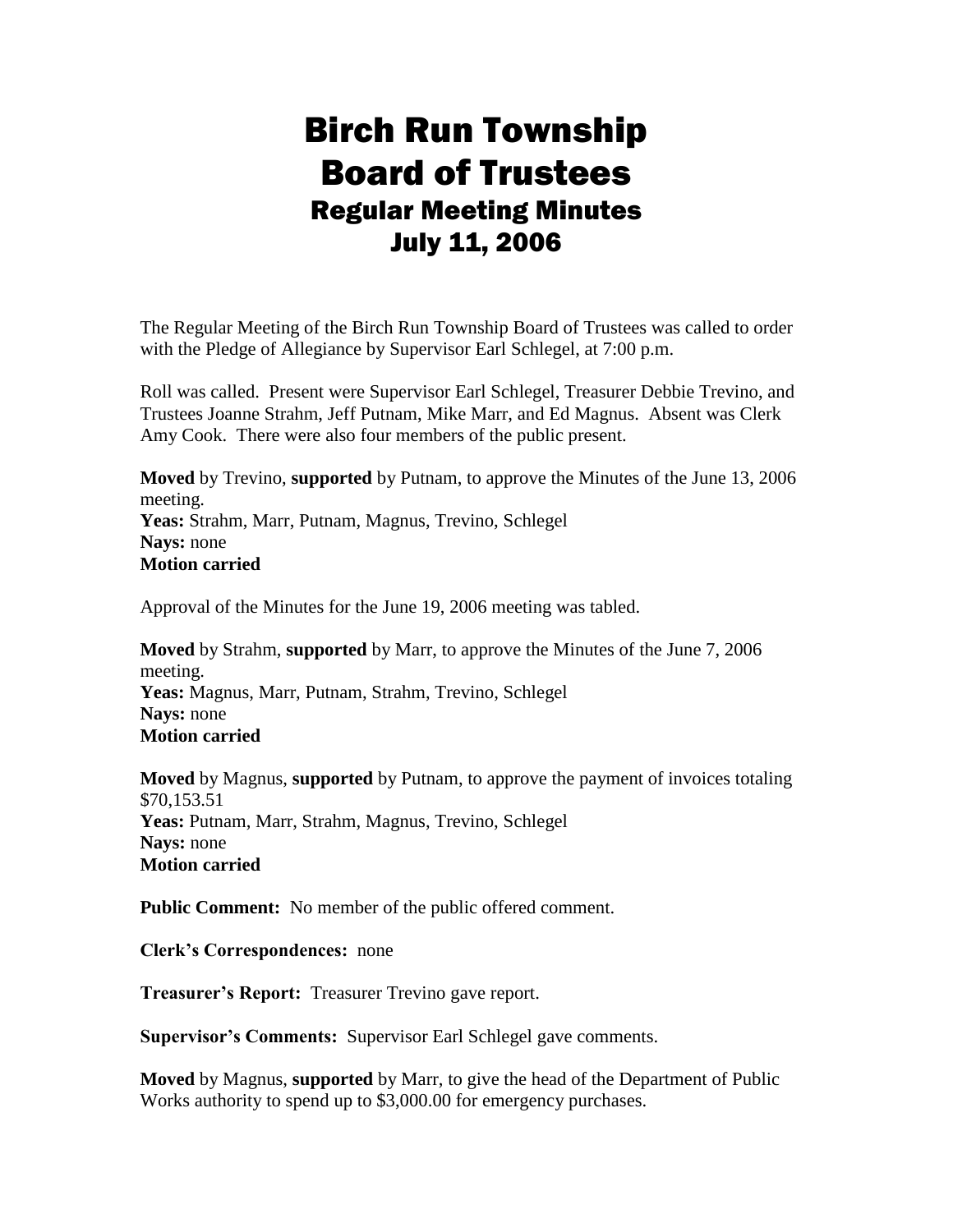**Yeas:** Marr, Magnus, Strahm, Putnam, Trevino, Schlegel **Nays:** none **Motion carried**

**Moved** by Magnus, **supported** by Marr, to appoint Earl Schlegel, head of the Department of Public Works. The duties of the head of the Department of Public Works are as follows:

- 1. Coordinate day to day activities
- 2. Do evaluations and employee feedback
- 3. Approve time sheets in accordance to Township Personnel Policy
- 4. Authorize overtime as needed
- 5. Monitor Miss Dig progress
- 6. Take customer complaints regarding DPW
- 7. Ensure maintenance is being done in a timely basis
- 8. Run weekly Water Department meetings

**Yeas:** Strahm, Magnus, Marr, Putnam, Trevino, Schlegel **Nays:** none **Motion carried**

#### **Water Report:** none

**Moved** by Marr, **supported** by Magnus, to set the next water meeting of the Birch Run Township Board of Trustees for August 2, 2006, at 7:00 p.m., in the Government room. Yeas: Putnam, Magnus Marr, Strahm, Trevino, Schlegel **Nays:** none **Motion carried**

**Moved** by Marr, **supported** by Magnus, to change the next Regular Meeting, scheduled for August 8, 2006, to August 15, 2006, at 7:00 p.m., in the Government Room. **Yeas:** Marr, Putnam, Strahm, Magnus, Trevino, Schlegel **Nays:** none **Motion carried**

#### **New Business:**

**Moved** by Magnus, **supported** by Marr, to approve the Treasurer's appointment of Paula Counts as Deputy Treasurer, with payment of \$250.00 per month. Payment is to be retroactive to April 1, 2006, pending legal clarification. **Yeas:** Marr, Strahm, Magnus, Putnam, Trevino, Schlegel **Nays:** none **Motion carried**

**Moved** by Magnus, **supported** by Putnam, to adopt Ordinance #06-03, adopting the State Construction Code Act. **Yeas:** Putnam, Strahm, Magnus, Marr, Trevino, Schlegel **Nays:** none